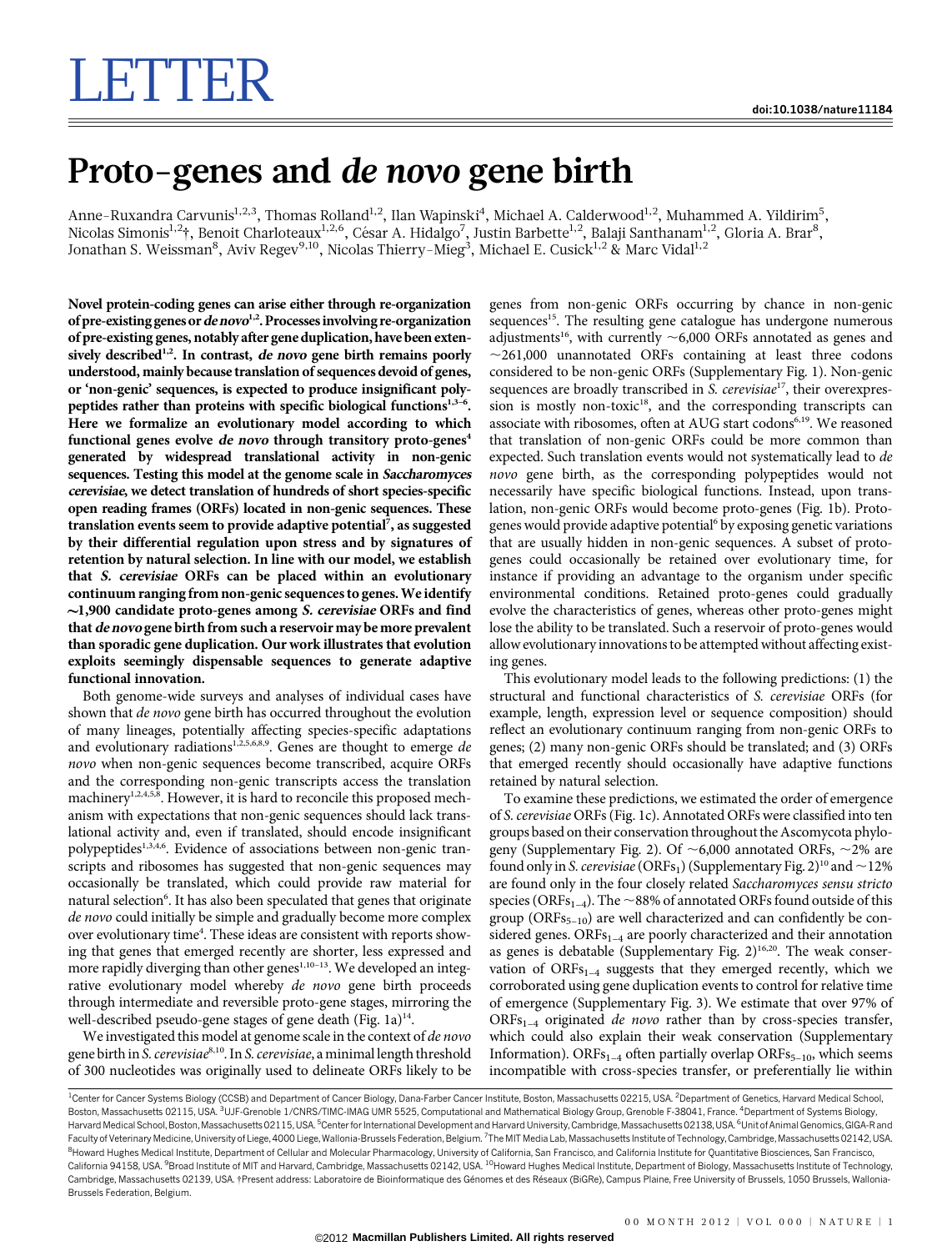

Figure 1 | From non-genic sequences to genes through proto-genes. a, Proto-genes mirror for gene birth the well-described pseudo-genes for gene death. Circular arrow indicates gene origination from pre-existing genes, such as through gene duplication. Pseudo-genes are highly related to existing genes but have accumulated disabling mutations and translation of functional proteins is no longer possible<sup>14</sup>. The premise that pseudo-gene formation represents irreversible gene death has been challenged by reports of pseudogene resurrection<sup>14</sup> (bidirectional arrow). After enough evolutionary time pseudo-gene decay renders them indistinguishable from non-genic sequences (unidirectional arrow). Whereas pseudo-genes resemble known genes, protogenes resemble no known genes. Proto-genes arise in non-genic sequences and either revert to non-genic sequences or evolve into genes (bidirectional arrow). There can be no reversion of genes to proto-genes (unidirectional arrow) as gene decay engenders pseudo-genes. b, Details of the proposed model for the gradual emergence of protein-coding genes in non-genic sequences via protogenes. Solid arrows indicate the reversible emergence of ORFs in non-genic transcripts, or of transcripts containing non-genic ORFs. Examples where transcript appearance precedes ORF appearance have been described<sup>1,2,8</sup>, but the reverse order of events cannot be ruled out. Arrows representing expression level symbolize transcription (hidden genetic variation) or transcription and translation (exposed genetic variation). The variations in width of these arrows reflect changes in expression level resulting, at least in part, from changes in regulatory sequences. Sequence composition refers to codon usage, amino acid abundances and structural features. c, Assigning conservation levels to S. cerevisiae ORFs. Conservation levels of annotated ORFs were assigned according to comparisons along the reconstructed phylogenetic tree, by inferring their presence (filled circles) or absence (open circles) in the different species according to the phylostratigraphy principle (Supplementary Information)<sup>1</sup>. Top right, number of ORFs assigned to each conservation level (logarithmic scale). A. gossypii, Ashbya (Eremothecium) gossypii; A. nidulans, Aspergillus nidulans; C. albicans, Candida albicans; D. hansenii, Debaryomyces hansenii; K. lactis, Kluyveromyces lactis; K. waltii, Kluyveromyces (Lachancea) waltii; N. crassa, Neurospora crassa; S. pombe, Schizosaccharomyces pombe.

To test the evolutionary continuum prediction, we first verified that ORF conservation level correlates positively with length and expression level (Fig. 2a and Supplementary Fig.  $5)^{1,10-12}$ . These correlations suggest that genes evolve from non-genic ORFs that lengthen and increase in expression level over evolutionary time. A negative correla-The proto-genes The Cenes and the Cenes are the expression level over evolutionary time. A negative correla-<br>Froto-genes Genes Genes (Genes discussion between ORF length and expression level<sup>21</sup> was observed among



Figure 2 <sup>|</sup> Existence of an evolutionary continuum ranging from non-genic ORFs to genes through proto-genes. a, Length (top; error bars represent s.e.m.), RNA expression level (middle; error bars represent s.e.m.), and proximity to transcription factor binding sites (bottom; error bars represent standard error of the proportion) of ORFs correlate with conservation level (Supplementary Table 4). P and  $\tau$ , Kendall's correlation statistics. Estimation of RNA abundance from RNA-Seq<sup>25</sup> in rich conditions. The positive correlation between proximity to transcription factor binding sites and conservation level is shown for a window of 200 nucleotides and holds when considering windows of 300, 400 and 500 nucleotides (Kendall's  $\tau = 0.14$ , 0.16, 0.17, respectively;  $P$  < 2.2  $\times$  10  $^{-16}$  in each case).  $\bf{b}$  Codon bias increases with conservation level (Supplementary Table 4). Codon bias estimated using the codon adaptation index (Supplementary Information).  $P$  and  $\tau$ , Kendall's correlation statistics. Error bars represent s.e.m. The large s.e.m. observed for ORFs<sub>5</sub> may be related to the whole genome duplication event (Supplementary Fig. 3). c, Relative amino acid abundances shift with increasing conservation level. For each encoded amino acid, the ratio between its frequency in  $ORFs_{1-4}$  and its frequency in ORFs<sub>5–10</sub> (grey), or the ratio between its frequency in ORFs<sub>1–4</sub> and its frequency in ORFs<sub>0</sub> (black), is plotted. Enrichment of cysteine in proteins encoded by ORFs<sub>1–4</sub> relative to those encoded by ORFs<sub>5–10</sub> ( $P < 1.8 \times 10^{-150}$ , hypergeometric test) corresponds to  $3.6 \pm 0.1$  residues (mean, s.e.m.) per translation product. d, Predicted structural features of ORF translation products correlate with conservation level.  $\text{ORFs}_0$  were not included in these analyses as their short length hinders the reliability of structural predictions. Error bars represent s.e.m.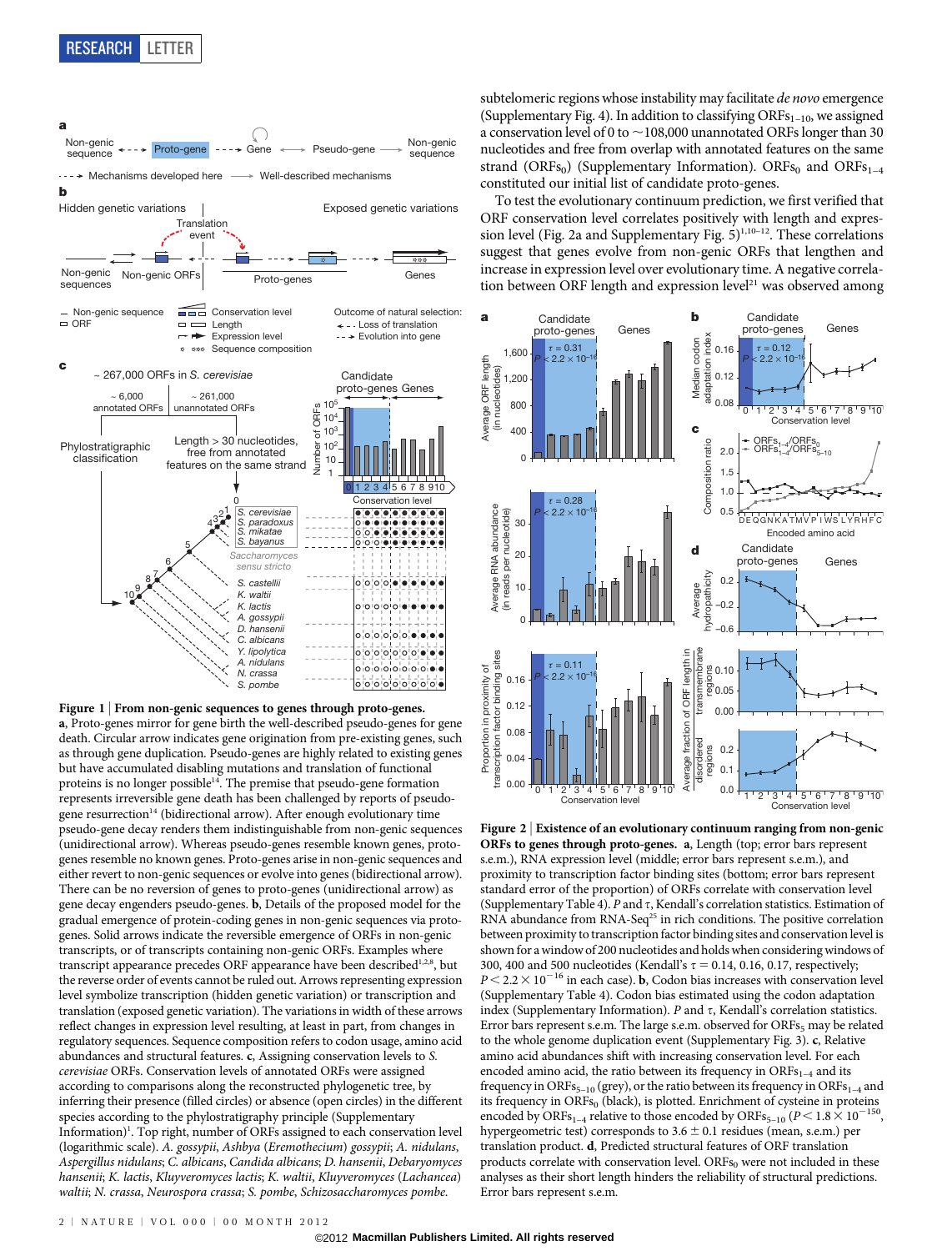ORFs<sub>5–10</sub>, but not among ORFs<sub>1–4</sub> (Supplementary Fig. 5). Thus, some ORFs may increase in expression level at different rates than they increase in length over evolutionary time. Lengthening of ORFs could occur by loss of stop codons, possibly following translational readthrough, by shift of start codons or by duplication followed by fusion with other ORFs<sup>10,22</sup>. Increase in ORF expression level could be mediated by recruitment of existing regulatory elements<sup>1</sup>. The proportion of ORFs located in the vicinity of transcription factor binding sites increases with conservation level, suggesting that novel regulatory elements could also emerge (Fig. 2a)<sup>1</sup>.

In line with a study of codon evolution in metazoans<sup>23</sup>, we observed a positive correlation between codon usage bias and conservation level (Fig. 2b). Relative abundances of amino acids in proteins encoded by ORFs<sub>1-4</sub> show levels intermediate between those in proteins encoded by ORFs<sub>5-10</sub> and in hypothetical translation products of ORFs<sub>0</sub> (Fig. 2c), similar to observations in bacteria<sup>24</sup>. Probably owing to this biased sequence composition, ORFs<sub>1-4</sub> exhibit a higher hydropathicity, a higher tendency to form transmembrane regions and a lower propensity for intrinsic structural disorder<sup>10</sup> than ORFs<sub>5-10</sub> (Fig. 2d). Taken together, our observations support the existence of an evolutionary continuum ranging from non-genic ORFs to genes.

To assess the extent of non-genic translation, we searched for signatures of translation of  $ORFs<sub>0</sub>$  at genome scale in a ribosome footprinting data set generated in both rich and starvation conditions<sup>25</sup>. In this data set,  $\sim$  1% of sequencing reads could not be mapped to  $ORFs<sub>1–10</sub>$ . We developed a stringent pipeline to detect unequivocal translation signatures for ORFs<sub>0</sub> located on transcripts associated with ribosomes (Fig. 3a and Supplementary Fig. 6). We found that 1,139 of  $\sim$  108,000 ORFs<sub>0</sub> show such evidence of translation (ORFs<sub>0</sub><sup>+</sup>). This number is significantly higher than expected if the ribosome footprinting assay was non-specific, or if the presence of ribosomes on non-genic transcripts was unrelated to the presence of  $ORFs<sub>0</sub>$ (Fig. 3b). These ORFs<sub>0</sub><sup>+</sup> are enriched in adenine at position -3 from the start codon, which probably favours translation initiation (Fig. 3c and Supplementary Information). We verified that  $\mathrm{ORFs}_{0}^{+}$  did not originate from gene duplication or cross-species transfer and are not genes that have failed to be annotated due to their short length (Supplementary Information). The  $1,139$  ORFs<sub>0</sub><sup>+</sup> therefore appear to be translated non-genic ORFs.

We detected strong differential translation of  $\mathrm{ORFs}_{0}^{+}$  and  $\mathrm{ORFs}_{1-4}$ in starvation or rich conditions, whereas most  $\text{ORFs}_{5-10}$  are translated in both conditions (Fig. 3d and Supplementary Fig. 6). We found that the binding sites of four transcription factors involved in mating and stress response are preferentially located close to ORFs $_{\rm 0}^{+}$  and ORFs $_{\rm 1-4}$ (Supplementary Table 1) and that  $ORFs_{1-4}$  are enriched in the Gene Ontology term "response to stress" (Supplementary Table 2). Recently emerged ORFs may provide adaptive functions in response to environmental stress.

Retention by natural selection was measured by comparing the genome sequences of eight S. cerevisiae strains to evaluate the tendency of ORF sequences to be purged of non-synonymous mutations (purifying selection) relative to expectations under neutral evolution. Most  $\overline{ORFs_0}^+$  and  $\overline{ORFs_{1-4}}$  do not exhibit a significant deviation from neutral evolution, yet  $\sim$ 3% of ORFs<sub>0</sub><sup>+</sup> and 9–25% of ORFs<sub>1–4</sub> appear under purifying selection (Fig. 3e). This fraction increases with conservation level, in line with the proposed evolutionary continuum (Supplementary Fig. 7 and Supplementary Information). Our observations suggest that recently emerged ORFs occasionally acquire adaptive functions that are retained by natural selection, in agreement with findings in primates and with evolutionary models derived from inter-species comparisons<sup>12,13,26</sup>.

Overall, our results show that de novo gene birth could proceed through proto-genes. From the initial comprehensive set of candidate proto-genes (all ORFs<sub>0</sub> and ORFs<sub>1–4</sub>), we excluded ORFs<sub>0</sub> that seem to lack translation signatures according to our stringent pipeline (Supplementary Fig. 6). The  $25$  ORFs<sub>4</sub> that are longer than  $300$ 



Figure 3 Translation and adaptive potential of recently emerged ORFs. **a**, Example of an  $\text{ORF}_0^+$  showing signatures of translation in starvation conditions. Syntenic regions in Saccharomyces sensu stricto species are aligned. Orange and black boxes indicate in-frame start and stop sites, respectively. SCER, S. cerevisiae; SPAR, S. paradoxus; SMIK, S. mikatae; SBAY, S. bayanus. **b**, Significance of the observed number of  $\mathrm{ORFs}_0^+$ . Distribution of the number of ORFs<sub>0</sub> expected to show signatures of translation if the ribosome footprinting assay were non-specific (as modelled by randomizing footprint reads positions 100 times; squares), or if the presence of ribosomes on nongenic transcripts were not related to the presence of  $\text{ORFs}_0$  (as modelled by randomizing ORFs<sub>0</sub> positions 100 times; circles). P, empirical P value. c, AUG context of ORFs with and without translation signatures. The presence of an adenine at position  $-3$  from the start codon indicates optimum AUG context (Supplementary Information).  $P$  and  $\tau$ , Kendall's correlation statistics. Asterisks mark significant differences between ORFs with and without translation signatures ( $P < 0.05$ , Fisher's exact test). d, Candidate proto-genes tend to undergo condition-specific translation. e, Signatures of intra-species purifying selection. The positive correlation (Supplementary Table 4) holds when only considering ORFs that are free from overlap with  $ORFs<sub>1-10</sub>$ (Supplementary Fig. 7), and is not entirely driven by the interdependence between strength of purifying selection and expression level (Supplementary Information)29,30. Asterisk marks a significant difference in proportion of ORFs under significant intra-species purifying selection between  $\overline{\text{ORFs}}_0^+$  and  $\overline{\text{ORFs}}_1$  $(P = 0.0001$ , hypergeometric test). P and  $\tau$ , Kendall's correlation statistics. Error bars represent standard error of the proportion in all panels.

nucleotides, show signatures of translation and are under purifying selection, can confidently be considered genes despite being weakly conserved (Fig. 4a and Supplementary Fig. 8). The remaining 1,891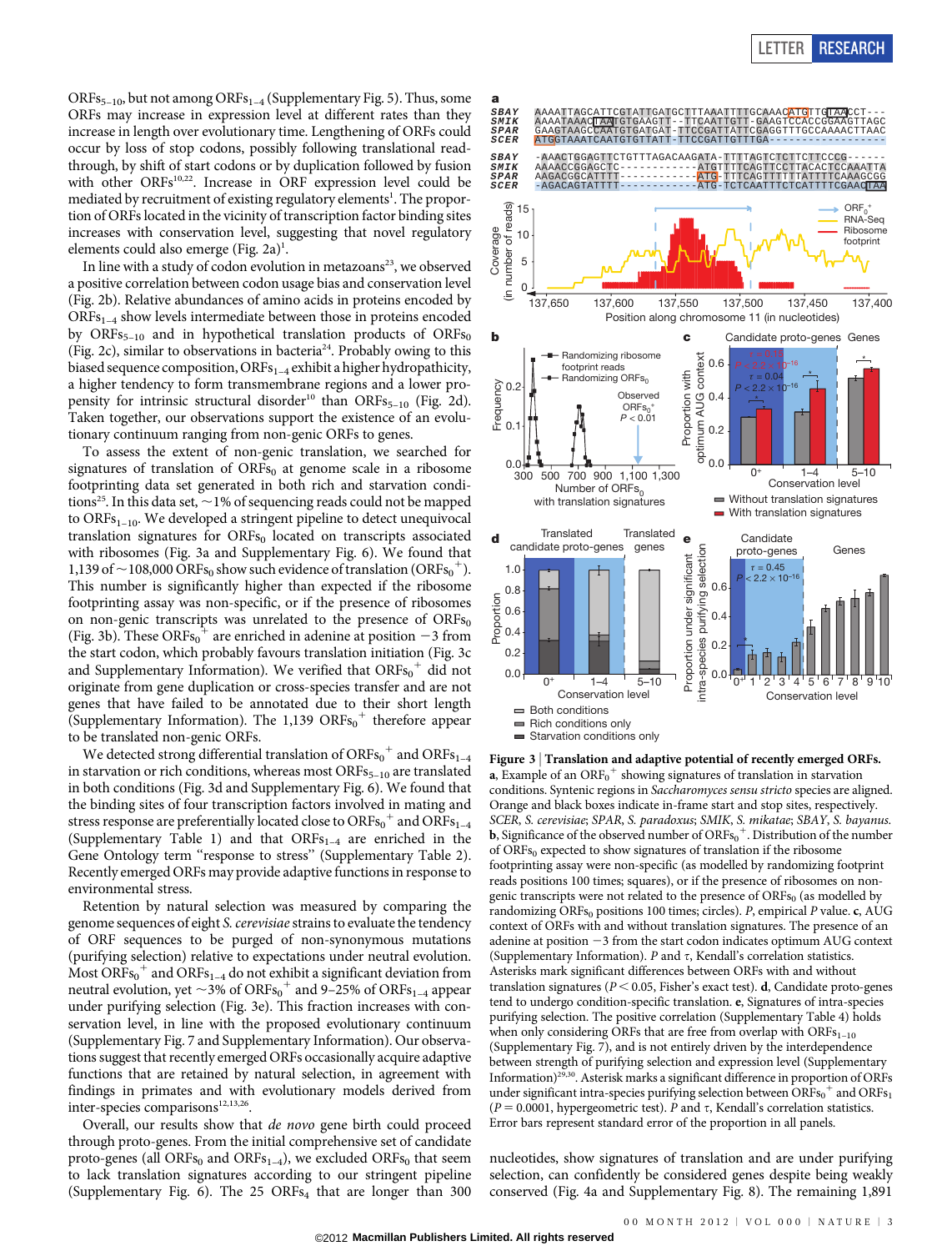

Figure 4  $|$  Identification of proto-genes in a continuum ranging from non-genic ORFs to genes. a, Characterization of candidate proto-genes (ORFs $^{\rm o+}$  and  $ORFs_{1-4}$ ). Venn diagram not drawn to scale. **b**, The binary model of annotation (top) and the proposed continuum (bottom).

ORFs (1,139 ORFs $_{0}^{+}$  and 752 ORFs<sub>1-4</sub>) present characteristics intermediate between non-genic ORFs and genes, meeting our proto-gene designation (Supplementary Table 3). We propose to place these ORFs in a continuum where strict annotation boundaries no longer have to be set (Fig. 4b).

Gene birth mechanisms involving re-organization of pre-existing genes, notably following gene duplication, have long been regarded as the predominant source of evolutionary innovation $1,2$ . Since the split between S. cerevisiae and S. paradoxus, sporadic gene duplications have generated between one and five novel genes<sup>27</sup>. In contrast, 19 of the 143 ORFs<sub>1</sub> that arose *de novo* during the same evolutionary period were found under purifying selection. Therefore, de novo gene birth seems to be more prevalent than previously supposed<sup>3,10,12</sup>, in agreement with recent estimations in humans and other primates<sup>1,9</sup>. The involvement of proto-genes in de novo emergence of protein-coding genes in S. cerevisiae probably holds for other species and may extend to RNA genes and regulatory elements. Examination of translation program remodelling upon stress, in light of our evolutionary model, may further understanding of phenotypic diversity and plasticity of cellular systems<sup>7,28</sup>.

## METHODS SUMMARY

Detection of translation signatures. The mapping of ribosome footprint reads to ORFs does not necessarily indicate full-length, ORF-specific translation events<sup>6,25</sup>. To model the number of  $\overline{{\rm ORFs}_0}^+$  expected if the detected presence of ribosomes on non-genic sequences was not related to the presence of  $\mathrm{ORFs}_{0}$ , we randomized the positions of  $ORFs<sub>0</sub>$  while maintaining their length distribution and the observed positions of RNA-Seq and footprint reads. To model the number of  $ORFs_0$ <sup>+</sup> expected if footprint reads observed outside of annotated ORFs were non-specific, we randomized the positions of footprint reads throughout nongenic sequences while maintaining the length distribution of footprint reads, the positions of RNA-Seq reads and the positions of ORFs<sub>0</sub>. We optimized three parameters with regard to these two null models: (1) the proportion of ORF length covered in RNA-Seq and footprint reads was fixed at 50% minimum; (2) the factor by which the number of footprint reads per nucleotide in the ORF should be higher than the number of footprint reads per nucleotide in surrounding up- and downstream windows was fixed at a minimum of 5; and (3) the size of these windows was fixed at 300 nucleotides. Any two  $ORFs<sub>0</sub>$  that partially overlap on the same strand and show translation signatures in the same experimental conditions were both eliminated from the set of ORFs<sub>0</sub> considered to show translation signatures. Significant purifying selection signatures. We estimated the number of synonymous mutations per synonymous site (dS) and the number of non-synonymous mutations per non-synonymous site (dN) for each ORF present without disruptive mutations in eight S. cerevisiae strains. The likelihood of the dN/dS ratio was determined under two distinct null models: assuming neutral evolution (the rates of synonymous and non-synonymous substitutions are equal) and not assuming neutral evolution. All ORFs with  $dN/dS < 1$  and  $P < 0.05$  (chi-squared distribution of likelihoods with one degree of freedom) were considered to be subject to significant purifying selection.

## Received 2 November 2011; accepted 8 May 2012. Published online 24 June 2012.

- 1. Tautz, D. & Domazet-Loso, T. The evolutionary origin of orphan genes. Nature Rev. Genet. 12, 692-702 (2011).
- 2. Kaessmann, H. Origins, evolution, and phenotypic impact of new genes. Genome Res. 20, 1313–1326 (2010).
- Jacob, F. Evolution and tinkering. Science 196, 1161–1166 (1977).
- 4. Siepel, A. Darwinian alchemy: human genes from noncoding DNA. Genome Res. 19, 1693–1695 (2009).
- 5. Khalturin, K., Hemmrich, G., Fraune, S., Augustin, R. & Bosch, T. C. More than just orphans: are taxonomically-restricted genes important in evolution? Trends Genet. 25, 404–413 (2009).
- Wilson, B. A. & Masel, J. Putatively noncoding transcripts show extensive association with ribosomes. Genome Biol. Evol. 3, 1245-1252 (2011).
- 7. Jarosz, D. F., Taipale, M. & Lindquist, S. Protein homeostasis and the phenotypic manifestation of genetic diversity: principles and mechanisms. Annu. Rev. Genet. 44, 189–216 (2010).
- Cai, J., Zhao, R., Jiang, H. & Wang, W. De novo origination of a new protein-coding gene in Saccharomyces cerevisiae. Genetics 179, 487-496 (2008).
- Wu, D. D., Irwin, D. M. & Zhang, Y. P. De novo origin of human protein-coding genes. PLoS Genet. 7, e1002379 (2011).
- 10. Ekman, D. & Elofsson, A. Identifying and quantifying orphan protein sequences in fungi. J. Mol. Biol. 396, 396–405 (2010).
- Lipman, D. J., Souvorov, A., Koonin, E. V., Panchenko, A. R. & Tatusova, T. A. The relationship of protein conservation and sequence length. BMC Evol. Biol. 2, 20 (2002).
- 12. Wolf, Y. I., Novichkov, P. S., Karev, G. P., Koonin, E. V. & Lipman, D. J. The universal distribution of evolutionary rates of genes and distinct characteristics of eukaryotic genes of different apparent ages. Proc. Natl Acad. Sci. USA 106, 7273–7280  $(2009)$
- 13. Cai, J. J. & Petrov, D. A. Relaxed purifying selection and possibly high rate of adaptation in primate lineage-specific genes. Genome Biol. Evol. 2, 393–409  $(2010)$
- 14. Zheng, D. & Gerstein, M. B. The ambiguous boundary between genes and pseudogenes: the dead rise up, or do they? Trends Genet. 23, 219-224 (2007).
- 15. Oliver, S. G. et al. The complete DNA sequence of yeast chromosome III. Nature 357, 38–46 (1992).
- 16. Fisk, D. G. et al. Saccharomyces cerevisiae S288C genome annotation: a working hypothesis. Yeast 23, 857–865 (2006).
- 17. Nagalakshmi, U. et al. The transcriptional landscape of the yeast genome defined by RNA sequencing. Science 320, 1344–1349 (2008).
- 18. Boyer, J. et al. Large-scale exploration of growth inhibition caused by overexpression of genomic fragments in Saccharomyces cerevisiae. Genome Biol. 5, R72 (2004).
- 19. Brar, G. A. et al. High-resolution view of the yeast meiotic program revealed by ribosome profiling. Science 335, 552-557 (2012).
- Li, Q. R. et al. Revisiting the Saccharomyces cerevisiae predicted ORFeome. Genome Res. 18, 1294–1303 (2008).
- 21. Jansen, R. & Gerstein, M. Analysis of the yeast transcriptome with structural and functional categories: characterizing highly expressed proteins. Nucleic Acids Res. 28, 1481–1488 (2000).